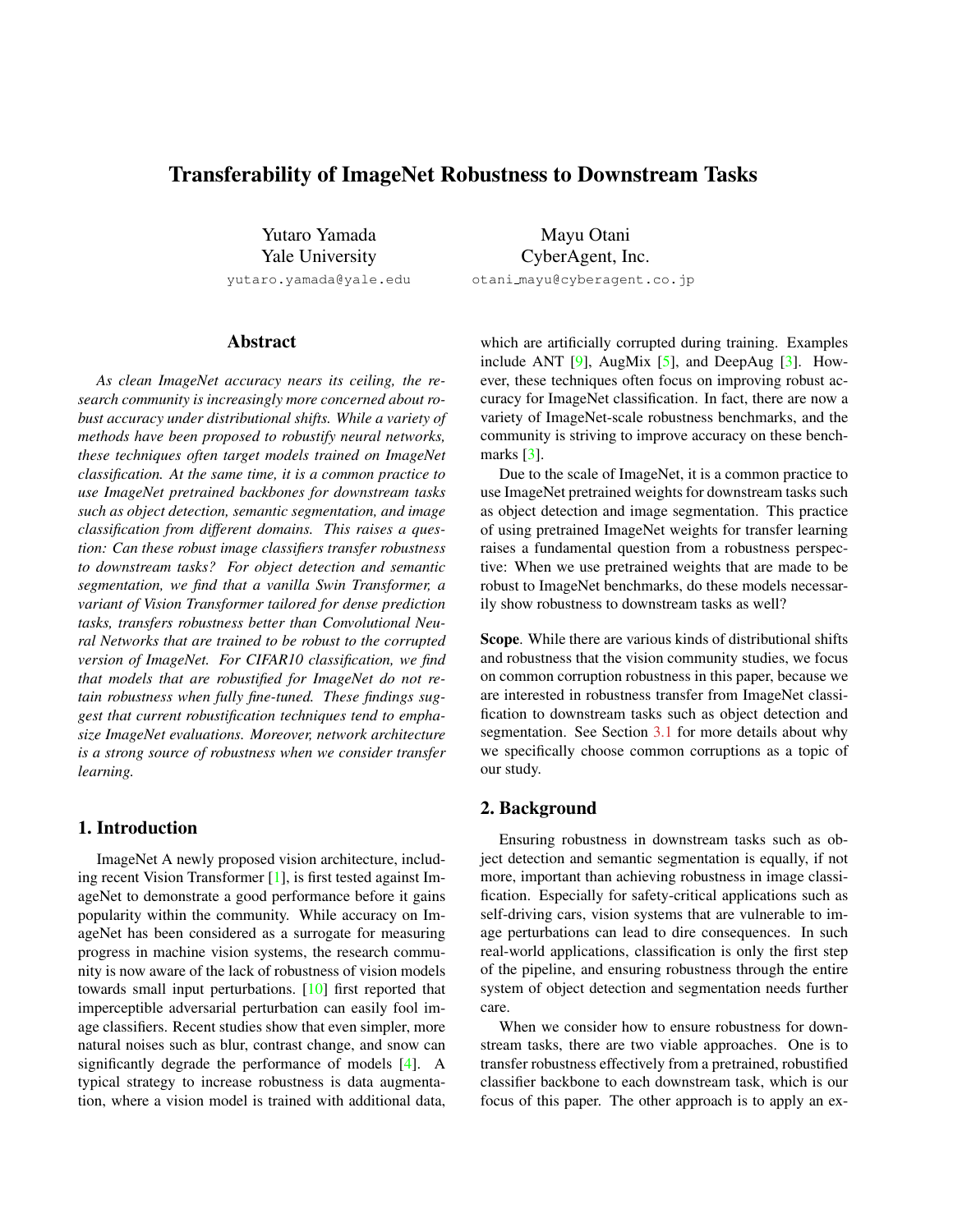<span id="page-1-3"></span><span id="page-1-0"></span>

| Method     | Noise | Blur  | Digital | Weather |
|------------|-------|-------|---------|---------|
| Regular    | 36.09 | 44.00 | 17.36   | 17.59   |
| <b>ANT</b> | 21.90 | 39.25 | 14.43   | 16.22   |
| DeepAug+   | 16.39 | 29.25 | 12.64   | 11.27   |
| Swin-T     | 18.01 | 38.18 | 14.66   | 10.12   |

Table 1. Accuracy drops across models and noise types are presented for fixed-feature transfer learning from ImageNet to COCO Object Detection. Regular represents a regular ImageNetpretrained ResNet50, while DeepAug+ and ANT are ResNet50s that are robustified during ImageNet pretraining. Swin-T is a Swin Transformer (Tiny), where the model size is similar to ResNet50.

isting robust data augmentation technique during transfer learning. While applying robustification techniques during finetuning for downstream tasks is an option, these robust methods often degrade performance on clean data , or require more training data to perform on par with models that are simply trained on clean data [\[8\]](#page-3-6). This is especially concerning, since data scarcity is common in downstream tasks , which is precisely why transfer learning is needed in the first place. Therefore, rather than entirely resorting to data augmentation during fine-tuning, it is critical to better understand robustness transfer to achieve both robustness and good clean accuracy in downstream tasks.

#### 2.1. Transfer Learning for Dense Prediction Tasks

While image classification only requires a single feature map typically extracted from the last layer, object detection and semantic segmentation benefits a lot from multiresolution feature maps. These feature maps provide richer information that helps object detection at different scale and pixel-level semantic prediction. Most object detection and semantic segmentation systems uses a CNN as their backbone and exploit hierarchical feature maps that are extracted from different blocks of the model.

Motivated by the success of Transformer architecture in NLP, Vision Transformer (ViT) [\[1\]](#page-3-0) was proposed. While the original ViT excels at image classification, it is not amenable to dense prediction tasks such as object detection and semantic segmentation. This is because the original ViT processes tokens at fixed scale, producing single low-resolution feature maps. Recently, a variant of ViT called Swin Transformer was proposed to address this limitation [\[7\]](#page-3-7). Swin Transformer uses a hierarchical architecture to build multiresolution feature maps, while achieving linear-time complexity with respect to the image size. Because of this, Swin Transformer achieves the state-of-the-art performance in both object detection and semantic segmentation. In this work, we use Swin Transformer for our ViT architecture.

<span id="page-1-1"></span>

| Method     | Noise | Blur  | Digital | Weather |
|------------|-------|-------|---------|---------|
| Regular    | 48.98 | 29.42 | 14.01   | 25.68   |
| <b>ANT</b> | 17.78 | 23.41 | 10.67   | 25.62   |
| DeepAug+   | 20.07 | 19.47 | 10.70   | 19.12   |
| Swin-T     | 13.57 | 23.50 | 13.48   | 14.28   |

Table 2. Accuracy drops across models and noise types are presented for fixed-feature transfer learning from ImageNet to ADE10K Semantic Segmentation.

# <span id="page-1-2"></span>3. Fixed-Feature Transfer Learning

When we consider transfer learning from image classifiers to object detection or segmentation, we can freeze the backbone, while only training the head of the detection or segmentation system. We refer to this approach as fixedfeature transfer learning. On the other hand, we can use pretrained image classifiers as initialization to train object detection or segmentation models, which we call full-network transfer learning.

Fixed-feature transfer learning from ImageNet to object detection and semantic segmentation is not a common practice because full-network transfer learning generally performs better. However, for *robustness transfer*, fixedfeature transfer learning is an important setup to consider because it allows us to directly leverage robustified ImageNet backbones and measure how much robustness the model carries over to downstream tasks after fine-tuning only the head of the entire model. Full-network transfer learning, on the other hand, potentially erases the robustness property of backbones during fine-tuning, which can confound our analysis of robustness transfer.

From earlier work on robustness of image classifiers, a vanilla Swin Transformer is known to perform better than CNNs on ImageNet-C. At the same time, we can robustify these CNNs by data augmentation, so that they perform well on ImageNet-C. Should we expect that robustified CNNs transfer their robustness automatically when we only finetune the head while fixing the backbone? Moreover, which source of robustness (architecture vs. data augmentation) is better suited in terms of robustness transfer?

To resolve this question, we prepare two CNNs that are robustified during ImageNet-1k pretraining using ANT [\[9\]](#page-3-3) and DeepAug+AugMix [\[3\]](#page-3-5) respectively, and a Swin Transformer, also pretrained on ImageNet-1k but without applying any robustification technique. To control for the model size, we use ResNet50 and Swin-T, where the parameter counts are 25M and 28M, respectively. For object detection, we use Mask-RCNN [\[2\]](#page-3-8) and for semantic segmentation, we use UperNet  $[11]$  as the head.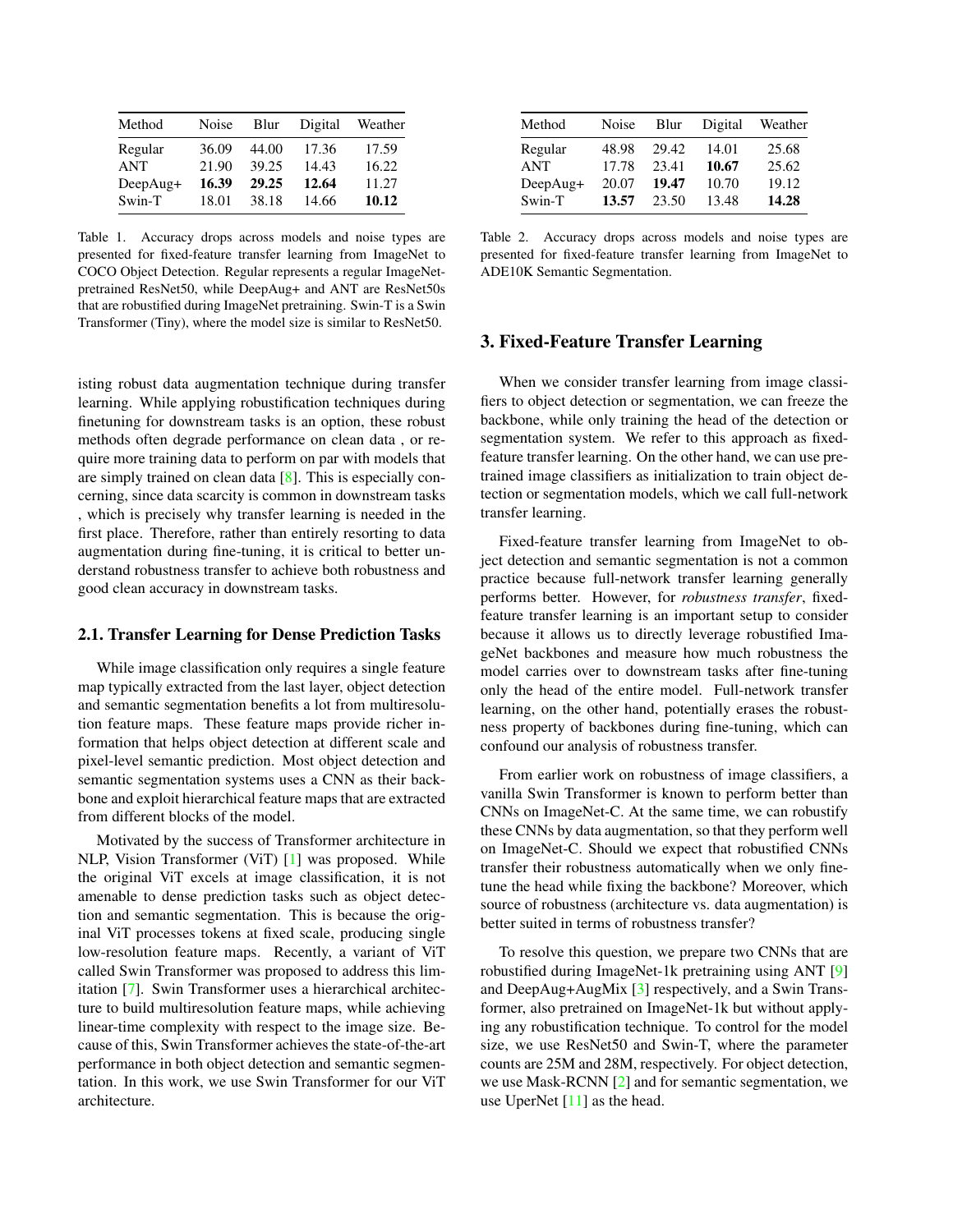<span id="page-2-2"></span><span id="page-2-1"></span>

Figure 1. Robust models vs. mean performance drop under 15 corruption types in full-network fine-tuning. The lower the performance drop, the more robust models are to these image corruptions. Regular is a vanilla ResNet50. DeepAug+ and ANT refer to ResNet50 models robustified via DeepAug+AugMix and ANT, which are all data augmentation techniques to increase robustness against common corruptions  $[3, 9]$  $[3, 9]$  $[3, 9]$ . Swin-T is a vanilla Tiny Swin Transformer, where the parameter counts are similar to ResNet50. If robustness on ImageNet is transferable to other downstream tasks, we would see a similar pattern of ImageNet-C in object detection and semantic segmentation as well. However, we see that Swin-T performs much better than DeepAug+, the most robust model against ImageNet-C. This shows that the Swin Transformer as architecture is a stronger source of robustness transfer than robustification techniques that are used (e.g. DeepAug, AugMix, or ANT). Moreover, for CIFAR-10, Regular appears to be the most robust model, highlighting the difficulty of transferring ImageNet robustness effectively.

#### <span id="page-2-0"></span>3.1. Robustness Transfer Benchmark

To measure how well a model transfers robustness from ImageNet classification to downstream tasks, we have to prepare the same set of distributional shifts that can be applied to both classification and downstream tasks. While there are a variety of ImageNet-related benchmarks to measure robustness against distributional shifts, most of these distributional shifts are not adoptable to our setting, because they are specifically designed for ImageNet classification. To measure the performance of robustness transfer to downstream tasks, we focus on 15 synthetic image corruption types, grouped into 4 categories: "noise," "blur," "weather," and "digital," introduced in ImageNet-C [\[4\]](#page-3-2). They measure corruption robustness of ImageNet classifiers by computing how much the original accuracy drops when these models are evaluated on corrupted images of the ImageNet test set. Since these image corruptions are algorithmically generated, they can be applied to images in both classification and downstream tasks such as object detection and segmentation. Therefore, these image corruptions allow us to compare the accuracy drop in classification with one in downstream tasks, which is useful to measure the degree of robustness transfer across different models.

Formally, we take ImageNet models, fine-tune them for downstream tasks. We calculate model performance on the clean test set in downstream tasks, and compute the performance drop after we apply image corruptions. We then compare the accuracy drop for classification and downstream tasks. We report the mean performance drop across the 15 image corruptions as our metric. The benchmark performance is computed in terms of mean performance under corruption:  $m\overline{PC} = \frac{1}{N_c} \sum_{c=1}^{N_c} P_c$ , where  $N_c$  is 15, and  $P_c$  is the task-specific performance measure evaluated under corruption  $c$  on the test set. We then compute the rel-

ative performance under corruption:  $rPC = \frac{mPC}{P_{clean}}$  where  $P_{clean}$  is the task-specific performance measure evaluated on the clean test set. We use  $1 - rPC$  as our main metric to report and refer to this metric as Accuracy Drop or Performance Drop depending on the context.  $rPC$  allows us to compare the degree of robustness transfer from ImageNet to downstream tasks such as object detection and semantic segmentation.

Dataset. For object detection, we choose MS-COCO [\[6\]](#page-3-10) and use the COCO 2017 validation set as our test split, following the convention. For semantic segmentation, we choose ADE20K [\[12\]](#page-3-11) that consists of 20210 train, 2000 validation images, and 150 semantic classes. We use the following downstream-task specific performance measures:

Object Detection. We use the COCO-style mAP, which averages over IoUs between 50% and 95%.

Semantic Segmentation. We use the mean IoU, which indicates the intersection-over-union between the predicted and ground truth pixels, averaged over all the classes.

Table [1](#page-1-0) and [2](#page-1-1) summarize the results for the fixed feature transfer learning experiment. While ANT and DeepAug+ transfer robustness well across both downstream tasks, we also notice that for some noise types, Swin-T outperforms the robust CNNs (e.g. Noise, Weather in Table [2](#page-1-1) and Weather in Table [1.](#page-1-0)) This suggests that, to our surprise, a vanilla Swin Transformer has a potential to transfer robustness better than robust CNNs. In the next section, we investigate to what extent these phenomena can be observed in the full-network transfer learning setting.